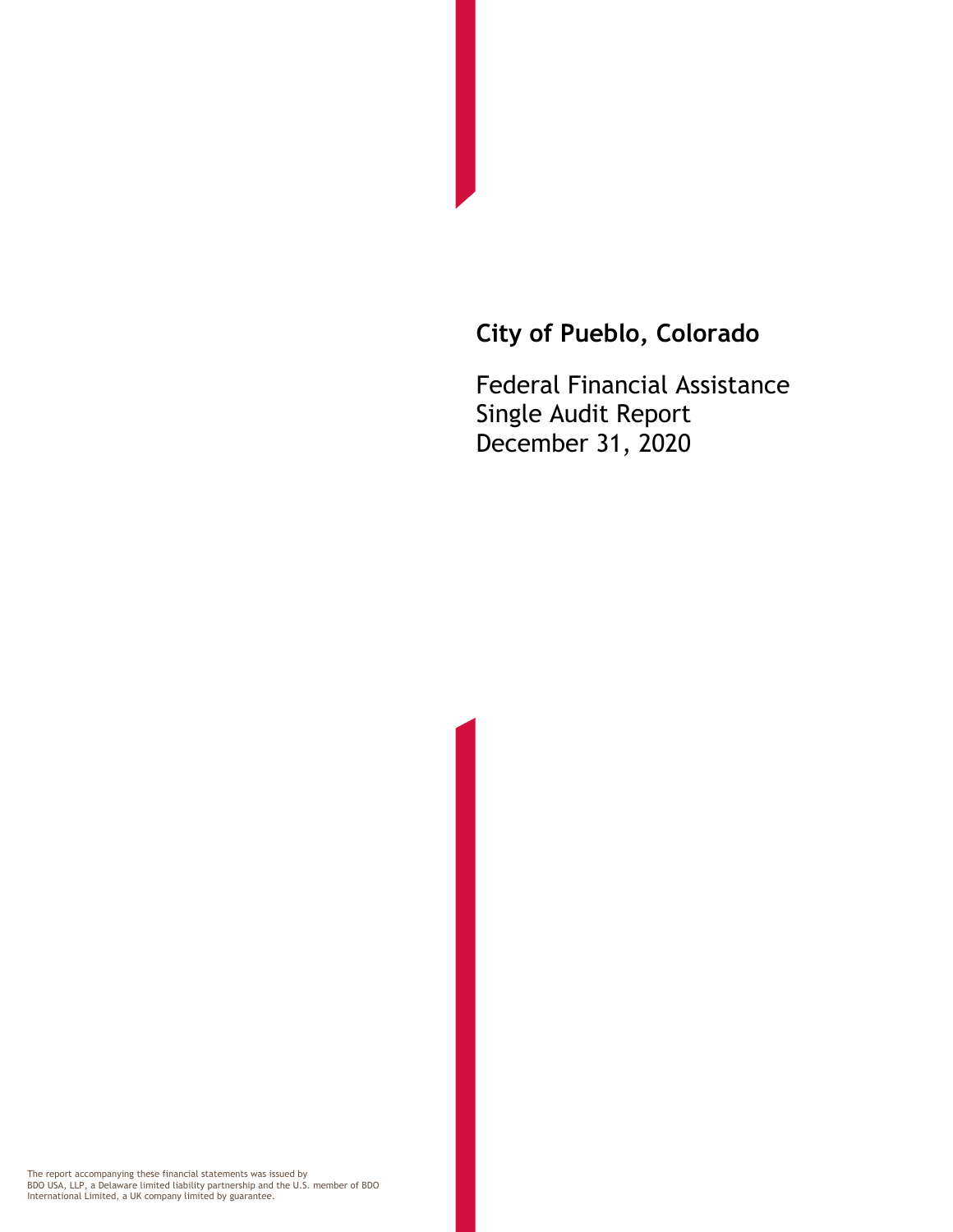## **City of Pueblo, Colorado**

## **Contents**

| Independent Auditor's Report on Internal Control Over Financial Reporting and on Compliance<br>and Other Matters Based on an Audit of Financial Statements Performed in Accordance With |          |  |  |
|-----------------------------------------------------------------------------------------------------------------------------------------------------------------------------------------|----------|--|--|
| <b>Government Auditing Standards</b>                                                                                                                                                    | $1 - 2$  |  |  |
| Independent Auditor's Report on Compliance For Each Major Federal Program; Report on<br>Internal Control Over Compliance; and Report on Schedule of Expenditures of Federal Awards      |          |  |  |
| <b>Required by the Uniform Guidance</b>                                                                                                                                                 | $3 - 5$  |  |  |
| <b>Schedule of Expenditures of Federal Awards</b>                                                                                                                                       | $6 - 7$  |  |  |
| Notes to the Schedule of Expenditures of Federal Awards                                                                                                                                 | 8        |  |  |
| <b>Schedule of Findings and Questioned Costs</b>                                                                                                                                        | $9 - 10$ |  |  |
| <b>Summary Schedule of Prior Year Findings</b>                                                                                                                                          | 11       |  |  |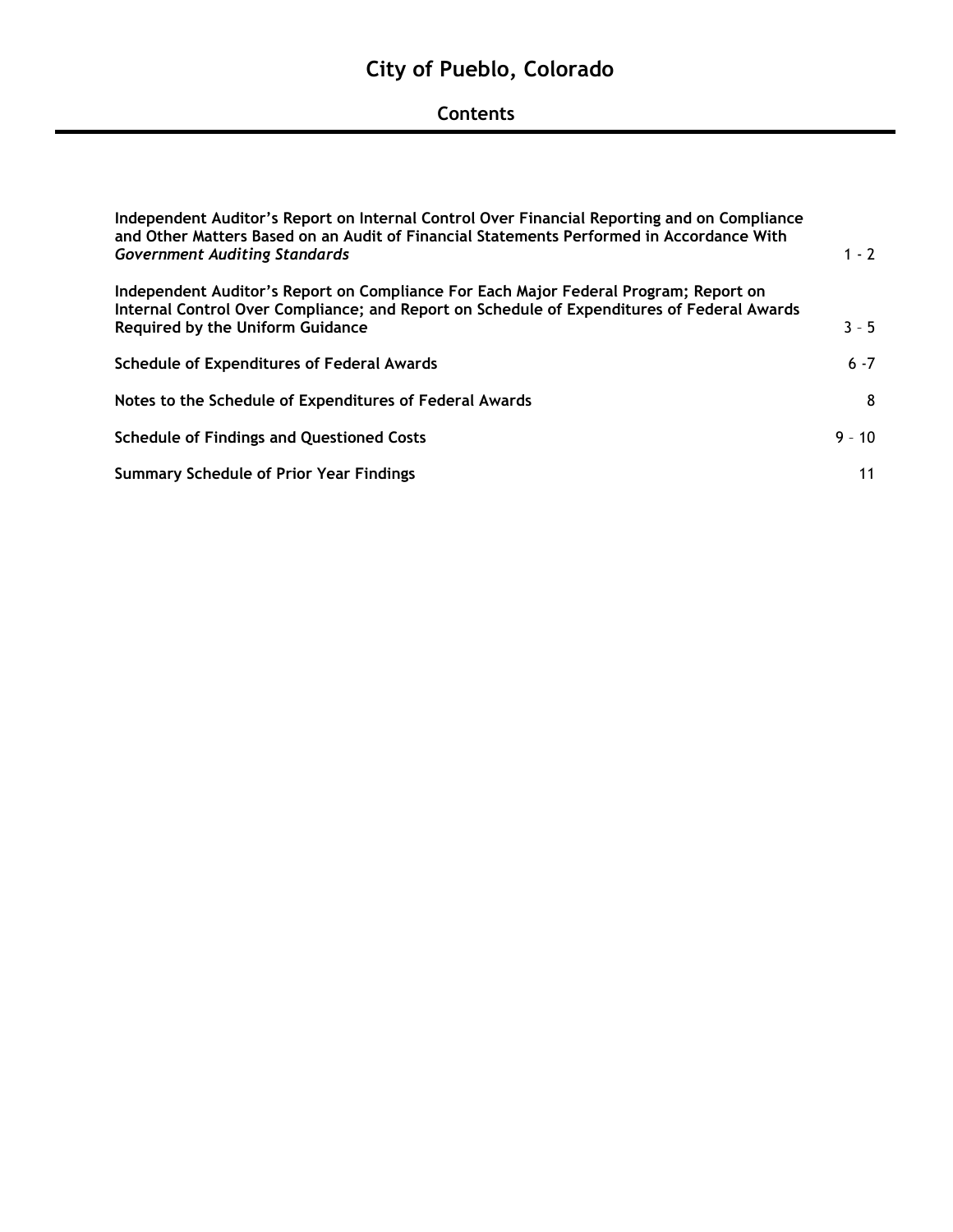

#### **Independent Auditor's Report on Internal Control Over Financial Reporting and on Compliance and Other Matters Based on an Audit of Financial Statements Performed in Accordance With** *Government Auditing Standards*

City Council City of Pueblo, Colorado

We have audited, in accordance with the auditing standards generally accepted in the United States of America and the standards applicable to financial audits contained in *Government Auditing Standards* issued by the Comptroller General of the United States, the financial statements of the governmental activities, the business-type activities, the aggregate discretely presented component units, each major fund, and the aggregate remaining fund information of the City of Pueblo, Colorado (the "City"), as of and for the year ended December 31, 2020, and the related notes to financial statements, which collectively comprise the City's basic financial statements, and have issued our report thereon dated July 23, 2021. Our report includes a reference to other auditors who audited the financial statements of Pueblo Urban Renewal Authority (the "Authority") as described in our report on the City's financial statements. This report does not include the results of the other auditors' testing of internal control over financial reporting or compliance and other matters that are reported on separately by those auditors.

#### **Internal Control Over Financial Reporting**

In planning and performing our audit of the financial statements, we considered the City's internal control over financial reporting (internal control) to determine the audit procedures that are appropriate in the circumstances for the purpose of expressing our opinions on the financial statements, but not for the purpose of expressing an opinion on the effectiveness of the City's internal control. Accordingly, we do not express an opinion on the effectiveness of the City's internal control.

A *deficiency in internal control* exists when the design or operation of a control does not allow management or employees, in the normal course of performing their assigned functions, to prevent, or detect and correct, misstatements on a timely basis. A *material weakness* is a deficiency, or a combination of deficiencies, in internal control, such that there is a reasonable possibility that a material misstatement of the entity's financial statements will not be prevented or detected and corrected on a timely basis. A *significant deficiency* is a deficiency, or a combination of deficiencies, in internal control that is less severe than a material weakness, yet important enough to merit attention by those charged with governance.

Our consideration of internal control was for the limited purpose described in the first paragraph of this section and was not designed to identify all deficiencies in internal control that might be material weaknesses or significant deficiencies. Given these limitations, during our audit we did not identify any deficiencies in internal control that we consider to be material weaknesses. However, material weaknesses may exist that have not been identified.

#### **Compliance and Other Matters**

As part of obtaining reasonable assurance about whether the City's financial statements are free from material misstatement, we performed tests of its compliance with certain provisions of laws, regulations, contracts, and grant agreements, noncompliance with which could have a direct and material effect on the determination of financial statement amounts. However, providing an opinion on compliance with those provisions was not an objective of our audit, and accordingly, we do not express such an opinion. The results of our tests disclosed no instances of noncompliance or other matters that are required to be reported under *Government Auditing Standards*.

BDO USA, LLP, a Delaware limited liability partnership, is the U.S. member of BDO International Limited, a UK company limited by guarantee, and forms part of the international BDO network of independent member firms.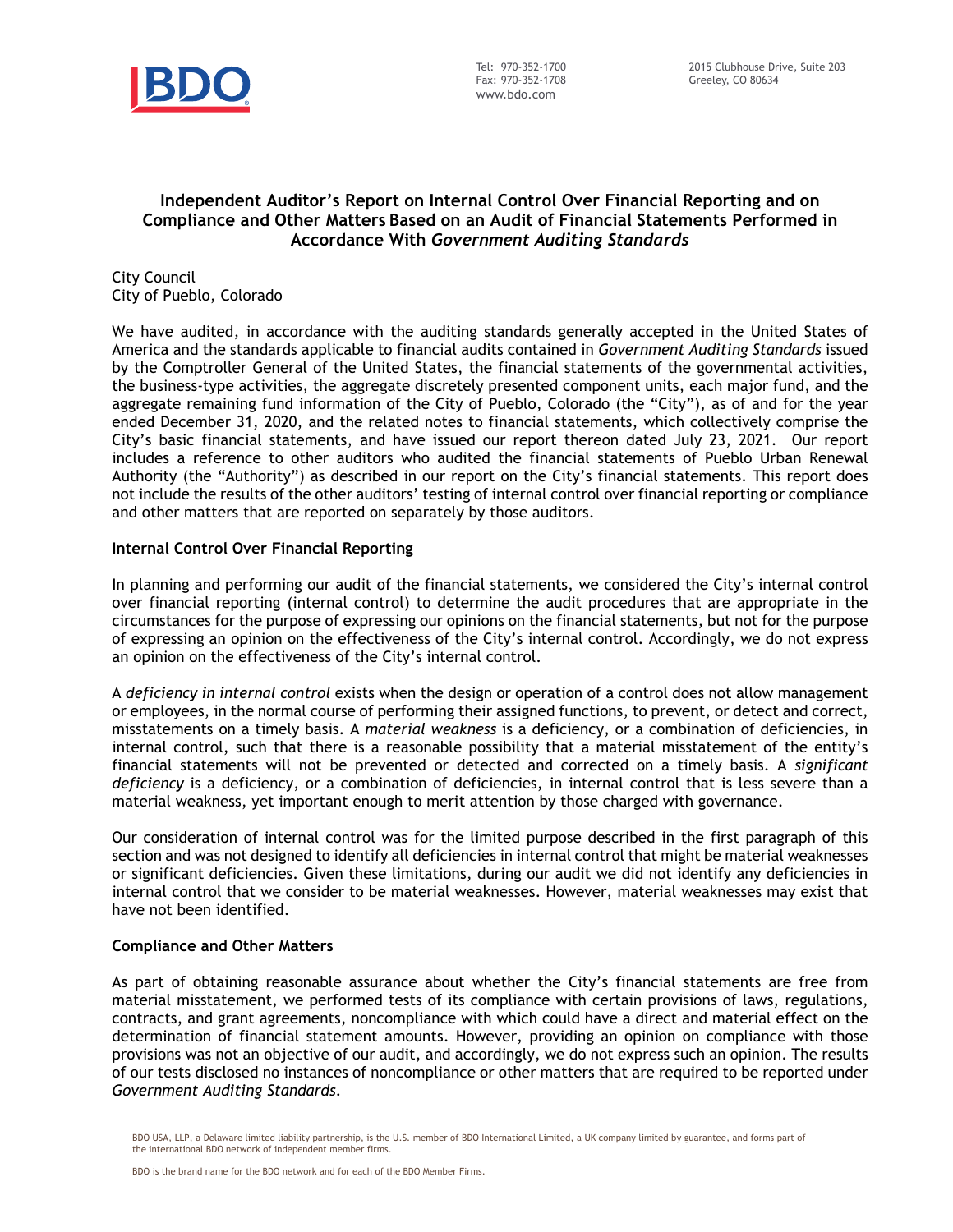

#### **Purpose of this Report**

The purpose of this report is solely to describe the scope of our testing of internal control and compliance and the results of that testing, and not to provide an opinion on the effectiveness of the entity's internal control or on compliance. This report is an integral part of an audit performed in accordance with *Government Auditing Standards* in considering the entity's internal control and compliance. Accordingly, this communication is not suitable for any other purpose.

BDO USA, LLP

Greeley, Colorado July 23, 2021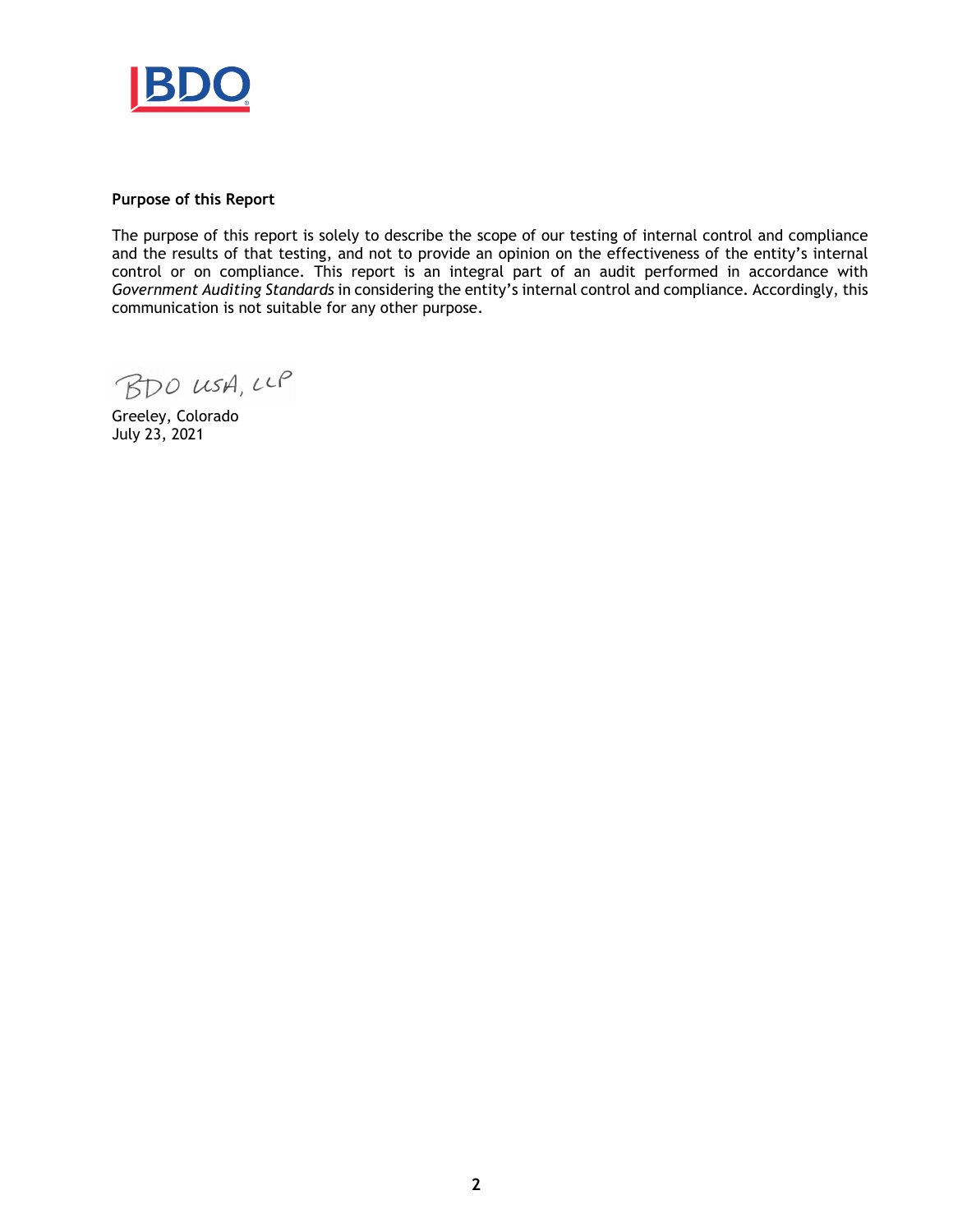

#### **Independent Auditor's Report on Compliance For Each Major Federal Program; Report on Internal Control Over Compliance; and Report on Schedule of Expenditures of Federal Awards Required by the Uniform Guidance**

City Council City of Pueblo, Colorado

#### **Report on Compliance**

#### *Opinion on Compliance for Each Major Federal Program*

We have audited the City of Pueblo, Colorado's (the "City") compliance with the types of compliance requirements described in the *OMB Compliance Supplement* that could have a direct and material effect on each of the City's major federal programs for the year ended December 31, 2020. The City's major federal programs are identified in the summary of auditor's results section of the accompanying schedule of findings and questioned costs.

In our opinion, the City complied, in all material respects, with the types of compliance requirements referred to above that could have a direct and material effect on each of its major federal programs for the year ended December 31, 2020.

#### *Basis for Opinion*

We conducted our audit of compliance in accordance with auditing standards generally accepted in the United States of America ("GAAS"); the standards applicable to financial audits contained in *Government Auditing Standards* issued by the Comptroller General of the United States; and the audit requirements of Title 2 U.S. *Code of Federal Regulations* Part 200, *Uniform Administrative Requirements, Cost Principles, and Audit Requirements for Federal Awards* ("Uniform Guidance")*.* Our responsibilities under those standards and the Uniform Guidance are further described in the Auditor's Responsibilities for the Audit of Compliance section of our report.

We are required to be independent of the City and to meet our other ethical responsibilities, in accordance with relevant ethical requirements relating to our audit. We believe the audit evidence we have obtained is sufficient and appropriate to provide a basis for our opinion. Our audit does not provide a legal determination of the City's compliance with the types of compliance requirements referred to above.

#### *Responsibilities of Management for Compliance*

Management is responsible for compliance with the requirements referred to above and for the design, implementation, and maintenance of effective internal control over compliance with the requirements of laws, statutes, regulations, rules, and provisions of contracts or grant agreements applicable to the City's federal programs.

#### *Auditor's Responsibilities for the Audit of Compliance*

Our objectives are to obtain reasonable assurance about whether material noncompliance with the types of compliance requirements referred to above occurred, whether due to fraud or error, and express an opinion on the City's compliance based on our audit. Reasonable assurance is a high level of assurance but is not absolute assurance and therefore is not a guarantee that an audit conducted in accordance with GAAS, *Government Auditing Standards*, and the Uniform Guidance will always detect material noncompliance when it exists. The risk of not detecting material noncompliance resulting from fraud is higher than for that resulting from error, as fraud may involve collusion, forgery, intentional omissions, misrepresentations, or the override of internal control. Noncompliance with the types of compliance requirements referred to above is considered material if there is a substantial likelihood that, individually or in the aggregate, it would influence the judgment made by a reasonable user of the report on compliance about the City's compliance with the requirements of the federal program as a whole.

BDO USA, LLP, a Delaware limited liability partnership, is the U.S. member of BDO International Limited, a UK company limited by guarantee, and forms part of the international BDO network of independent member firms.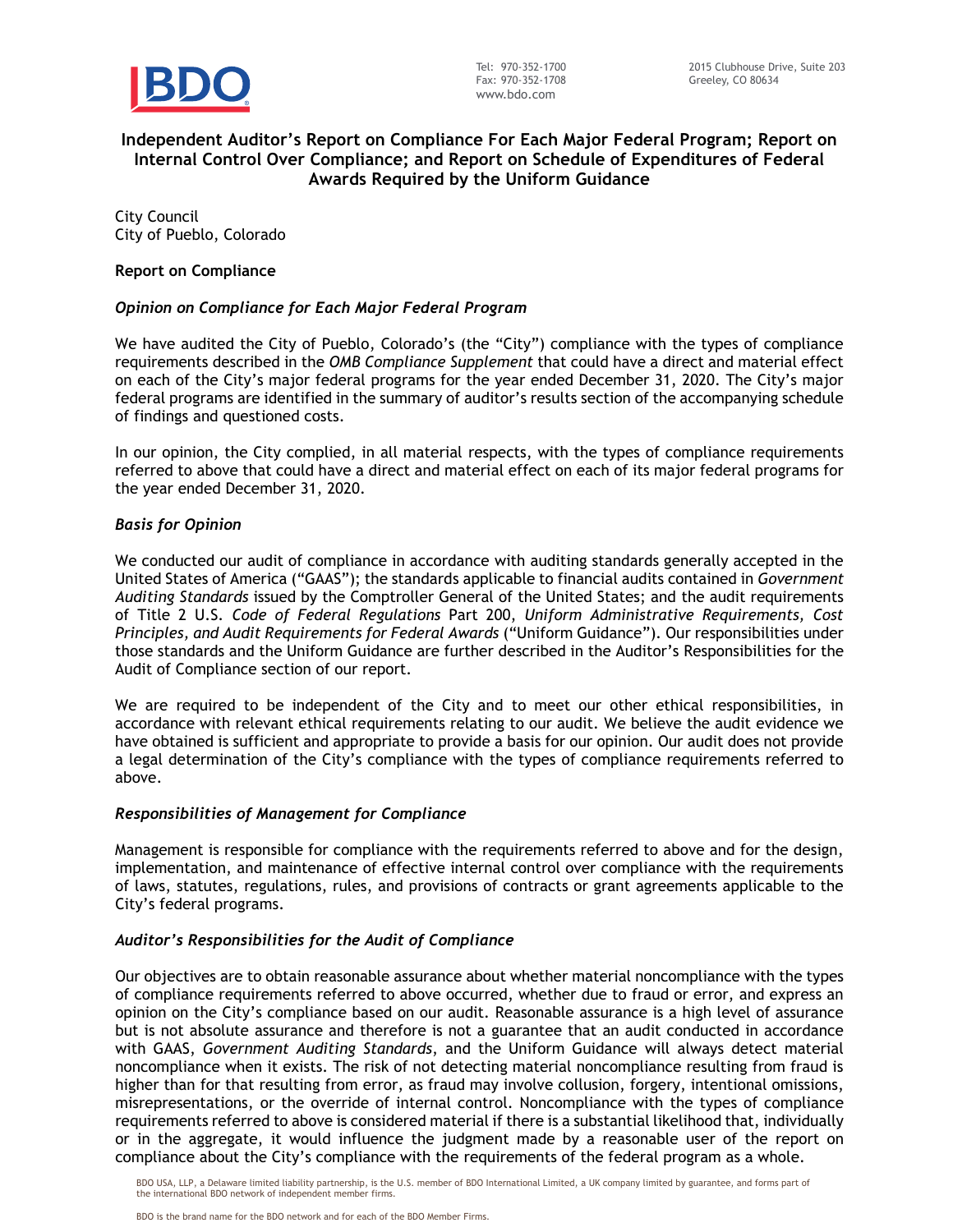

In performing an audit in accordance with GAAS, *Government Auditing Standards*, and the Uniform Guidance, we:

- Exercise professional judgment and maintain professional skepticism throughout the audit.
- Identify and assess the risks of material noncompliance, whether due to fraud or error, and design and perform audit procedures responsive to those risks. Such procedures include examining, on a test basis, evidence regarding the City's compliance with the types of compliance requirements referred to above and performing such other procedures as we considered necessary in the circumstances.
- Obtain an understanding of the City's internal control over compliance relevant to the audit in order to design audit procedures that are appropriate in the circumstances and to test and report on internal control over compliance in accordance with the Uniform Guidance, but not for the purpose of expressing an opinion on the effectiveness of the City's internal control over compliance. Accordingly, no such opinion is expressed.

We are required to communicate with those charged with governance regarding, among other matters, the planned scope and timing of the audit and any significant deficiencies and material weaknesses in internal control over compliance that we identified during the audit.

#### **Report on Internal Control Over Compliance**

A *deficiency in internal control over compliance* exists when the design or operation of a control over compliance does not allow management or employees, in the normal course of performing their assigned functions, to prevent, or detect and correct, noncompliance with a type of compliance requirement of a federal program on a timely basis. *A material weakness in internal control over compliance* is a deficiency, or a combination of deficiencies, in internal control over compliance, such that there is a reasonable possibility that material noncompliance with a type of compliance requirement of a federal program will not be prevented, or detected and corrected, on a timely basis*. A significant deficiency in internal control over compliance* is a deficiency, or a combination of deficiencies, in internal control over compliance with a type of compliance requirement of a federal program that is less severe than a material weakness in internal control over compliance, yet important enough to merit attention by those charged with governance.

Our consideration of internal control over compliance was for the limited purpose described in the Auditor's Responsibilities for the Audit of Compliance section above and was not designed to identify all deficiencies in internal control over compliance that might be material weaknesses or significant deficiencies in internal control over compliance. Given these limitations, during our audit we did not identify any deficiencies in internal control over compliance that we consider to be material weaknesses, as defined above. However, material weaknesses or significant deficiencies in internal control over compliance may exist that have not been identified.

Our audit was not designed for the purpose of expressing an opinion on the effectiveness of internal control over compliance. Accordingly, no such opinion is expressed.

The purpose of this report on internal control over compliance is solely to describe the scope of our testing of internal control over compliance and the results of that testing based on the requirements of the Uniform Guidance. Accordingly, this report is not suitable for any other purpose.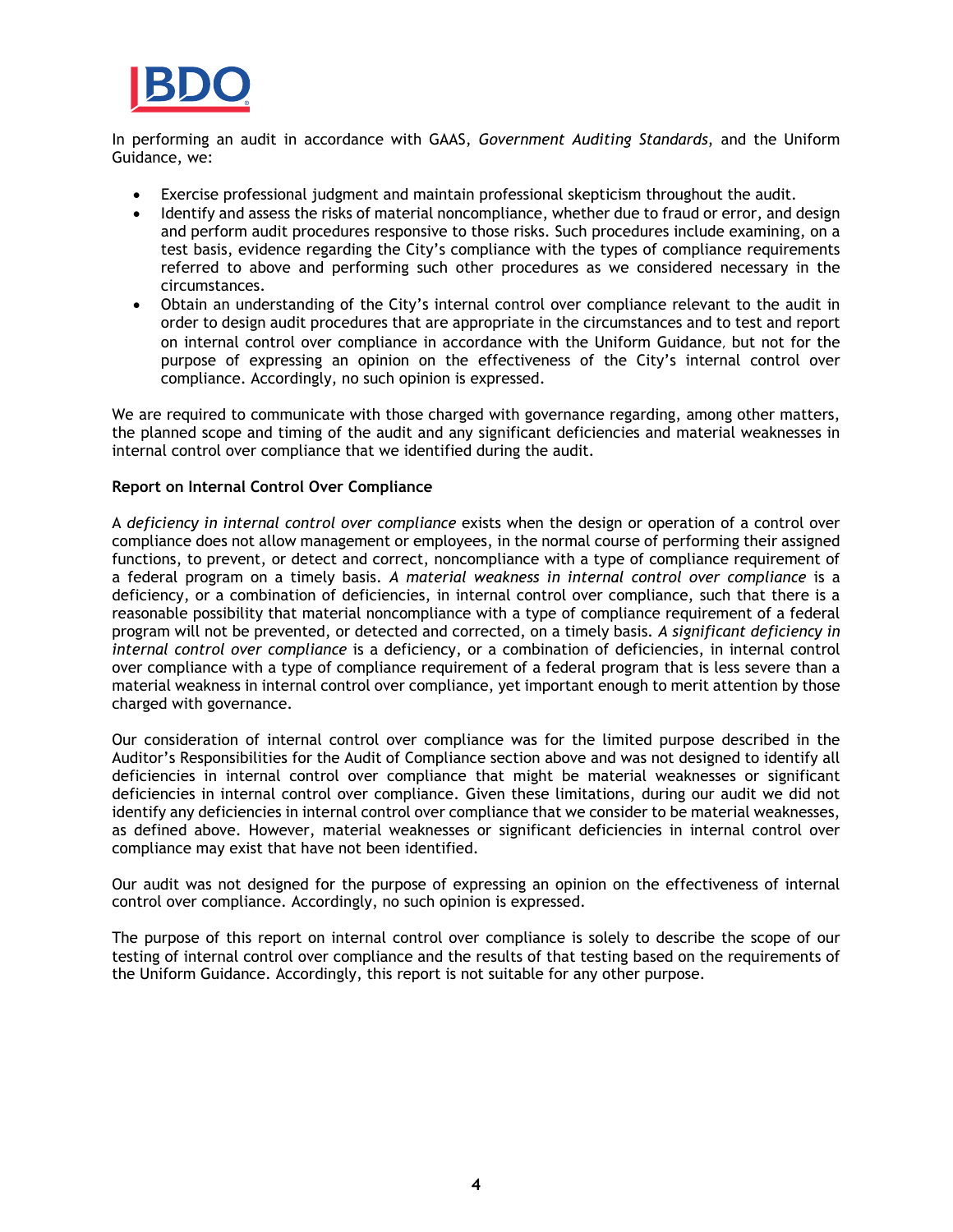

#### **Report on Schedule of Expenditures of Federal Awards Required by the Uniform Guidance**

We have audited the financial statements of the governmental activities, the business-type activities, the aggregate discretely presented component units, each major fund, and the aggregate remaining fund information of the City as of and for the year ended December 31, 2020, and the related notes to the financial statements, which collectively comprise the City's basic financial statements. We issued our report thereon dated July 23, 2021, which contained unmodified opinions on those financial statements. Our audit was conducted for the purpose of forming opinions on the financial statements that collectively comprise the basic financial statements as a whole. The accompanying schedule of expenditures of federal awards is presented for purposes of additional analysis as required by the Uniform Guidance and is not a required part of the basic financial statements. Such information is the responsibility of management and was derived from and relates directly to the underlying accounting and other records used to prepare the basic financial statements. The information has been subjected to the auditing procedures applied in the audit of the financial statements and certain additional procedures, including comparing and reconciling such information directly to the underlying accounting and other records used to prepare the basic financial statements or to the basic financial statements themselves, and other additional procedures in accordance with auditing standards generally accepted in the United States of America. In our opinion, the schedule of expenditures of federal awards is fairly stated in all material respects in relation to the basic financial statements as a whole.

BDO USA, LLP

Greeley, Colorado July 23, 2021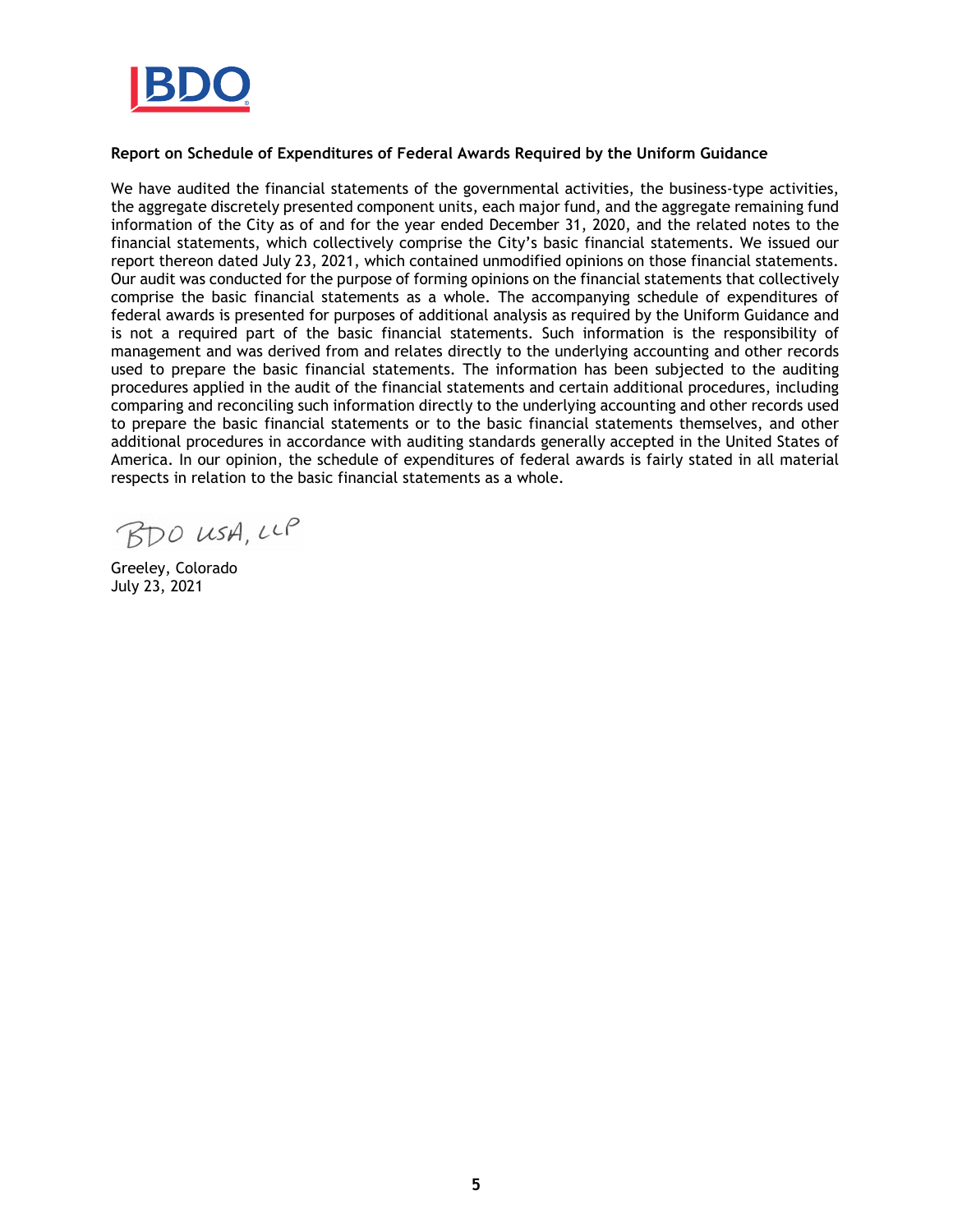# **PUEBLO, COLORADO**

#### **SCHEDULE OF EXPENDITURES OF FEDERAL AWARDS FISCAL YEAR ENDED DECEMBER 31, 2020**

| <b>Federal Grantor/</b><br>Pass-Through Grantor/<br><b>Program Title</b>                                                                   | Federal<br><b>CFDA</b><br><b>Number</b> | <b>Pass Through Entity</b><br><b>Identifying Number</b> | <b>Expenditures</b>               | Amount<br><b>Provided to</b><br><b>Subrecipients</b> |
|--------------------------------------------------------------------------------------------------------------------------------------------|-----------------------------------------|---------------------------------------------------------|-----------------------------------|------------------------------------------------------|
| <b>U.S. DEPARTMENT OF JUSTICE</b>                                                                                                          |                                         |                                                         |                                   |                                                      |
| Edward Byrne Memorial Justice Assistance Grant Program<br>Equitable Sharing Program<br>COVID-19 - Coronavirus Emergency Supplemental Funds | 16.738<br>16.922<br>16.034              |                                                         | \$<br>77,996<br>93,112<br>223,693 | \$                                                   |
| <b>Total Non-Clustered</b>                                                                                                                 |                                         |                                                         | 394,801                           |                                                      |
| TOTAL U.S. DEPARTMENT OF JUSTICE                                                                                                           |                                         |                                                         | 394,801                           |                                                      |
| <b>U.S. DEPARTMENT OF HOMELAND SECURITY</b>                                                                                                |                                         |                                                         |                                   |                                                      |
| Staffing for Adequate Fire and Emergency Response<br>Disaster Grants - Public Assistance (Presidentially Declared Disasters)               | 97.083<br>97.036                        |                                                         | 365,799<br>61,272                 |                                                      |
| <b>Total Non-Clustered</b>                                                                                                                 |                                         |                                                         | 427,071                           |                                                      |
| TOTAL U.S. DEPARTMENT OF HOMELAND SECURITY                                                                                                 |                                         |                                                         | 427,071                           |                                                      |
| <b>U.S. DEPARTMENT OF TREASURY</b><br>Passed through Colorado Department of Local Affairs                                                  |                                         |                                                         |                                   |                                                      |
| COVID-19 - Coronavirus Relief Funds<br>COVID-19 -Coronavirus Relief Funds                                                                  | 21.019<br>21.019                        | CVRF CM-057<br>CVRF-RF-036                              | 5,252,223<br>988,119              |                                                      |
| <b>Total Non-Clustered</b>                                                                                                                 |                                         |                                                         | 6,240,342                         |                                                      |
| TOTAL U.S. DEPARTMENT OF TREASURY                                                                                                          |                                         |                                                         | 6,240,342                         |                                                      |
| <b>U.S. DEPARTMENT OF TRANSPORTATION</b><br>Passed through Colorado Department of Transportation                                           |                                         |                                                         |                                   |                                                      |
| Highway Planning and Construction Cluster                                                                                                  |                                         |                                                         |                                   |                                                      |
| Highway Planning and Construction                                                                                                          | 20.205                                  | TAP M086-077 (21985)                                    | 1,938                             |                                                      |
| Total Highway Planning and Construction Cluster                                                                                            |                                         |                                                         | 1,938                             |                                                      |
| Passed Through Colorado Department of Transportation:                                                                                      |                                         |                                                         |                                   |                                                      |
| Highway Safety Cluster                                                                                                                     |                                         |                                                         |                                   |                                                      |
| State and Community Highway Safety                                                                                                         | 20.600                                  | 411021528/411025124                                     | 31,827                            |                                                      |
| Total Highway Safety Cluster                                                                                                               |                                         |                                                         | 31,827                            |                                                      |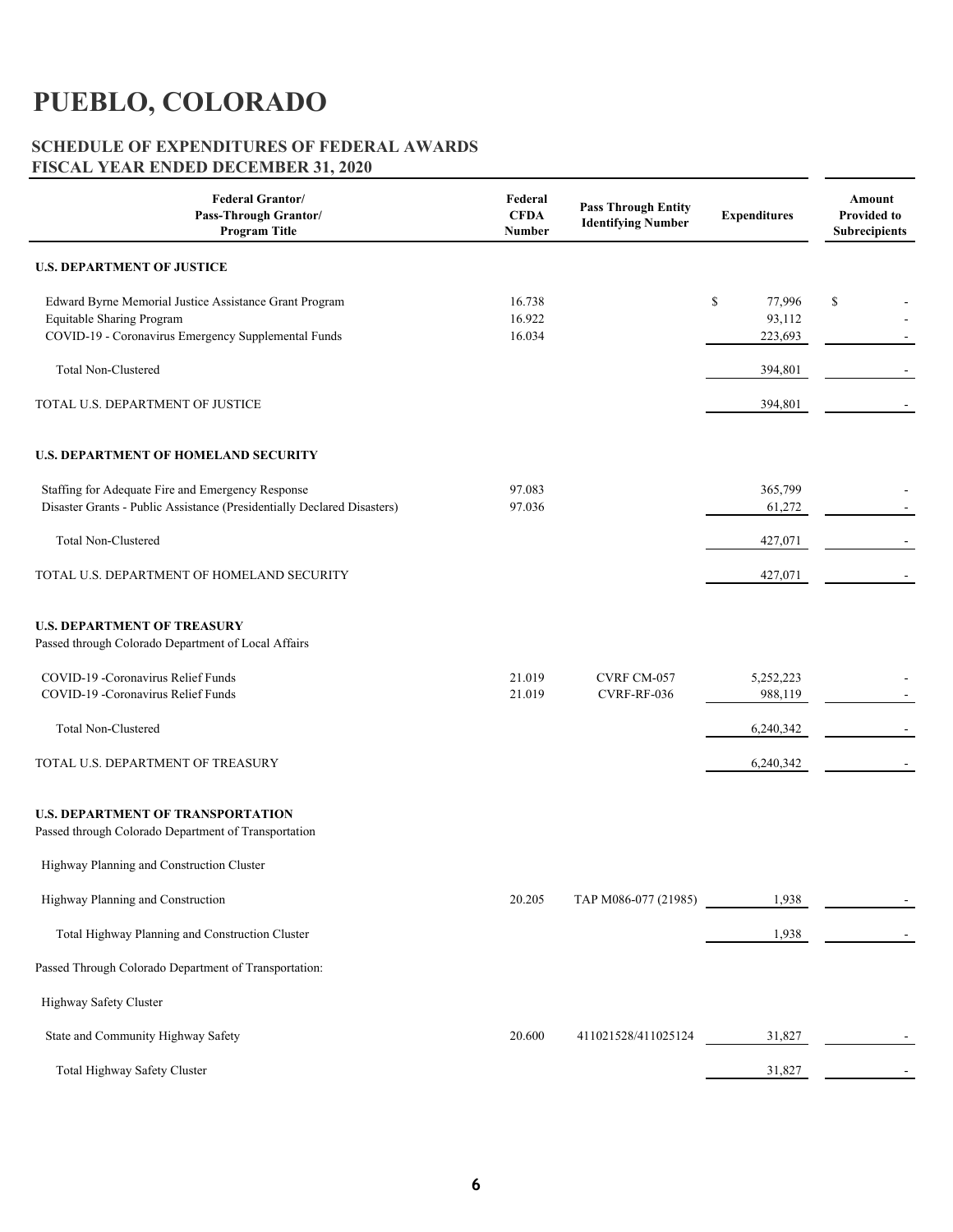# **PUEBLO, COLORADO**

### **SCHEDULE OF EXPENDITURES OF FEDERAL AWARDS FISCAL YEAR ENDED DECEMBER 31, 2020**

| <b>Federal Grantor/</b><br>Pass-Through Grantor/<br><b>Program Title</b>                                                                                                     | Federal<br><b>CFDA</b><br>Number     | <b>Pass Through Entity</b><br><b>Identifying Number</b> | <b>Expenditures</b>                        | Amount<br><b>Provided to</b><br><b>Subrecipients</b> |
|------------------------------------------------------------------------------------------------------------------------------------------------------------------------------|--------------------------------------|---------------------------------------------------------|--------------------------------------------|------------------------------------------------------|
| Passed Through Pueblo Area Council of Governments-<br>Metropolitan Transportation Planning & State & Non-Metro Planning Research<br>Highway Research and Development Program | 20.505<br>20.200                     | 2020-2021<br>411021002                                  | 512,913<br>1,886<br>514,799                |                                                      |
| <b>Total Non-Clustered</b>                                                                                                                                                   |                                      |                                                         |                                            |                                                      |
| Airport Improvement Program<br>COVID-19 - Airport Improvement Program - CARES Act Airport Grant                                                                              | 20.106<br>20.106                     |                                                         | 4,831,730<br>914,843                       |                                                      |
| Total Airport Improvement Program                                                                                                                                            |                                      |                                                         | 5,746,573                                  |                                                      |
| Federal Transit Cluster                                                                                                                                                      |                                      |                                                         |                                            |                                                      |
| Federal Transit Formula Grants<br>COVID-19 - ER Response<br>COVID-19 - CARES Act Grant<br>Bus and Bus Facilities Formula Program                                             | 20.507<br>20.507<br>20.507<br>20.526 | 491001950                                               | 631,790<br>188,654<br>2,949,002<br>158,436 |                                                      |
| <b>Total Federal Transit Cluster</b>                                                                                                                                         |                                      |                                                         | 3,927,882                                  |                                                      |
| TOTAL U.S. DEPARTMENT OF TRANSPORTATION                                                                                                                                      |                                      |                                                         | 10,223,019                                 |                                                      |
| <b>U.S. DEPARTMENT OF HOUSING AND URBAN DEVELOPMENT</b>                                                                                                                      |                                      |                                                         |                                            |                                                      |
| <b>CDBG</b> Entitlement Grants Cluster                                                                                                                                       |                                      |                                                         |                                            |                                                      |
| Community Development Block Grants/Entitlement Grants                                                                                                                        | 14.218                               |                                                         | 513,232                                    | 207,206                                              |
| <b>Total CDBG Entitlement Grants Cluster</b>                                                                                                                                 |                                      |                                                         | 513,232                                    | 207,206                                              |
| Home Investments Partnerships Program                                                                                                                                        | 14.239                               |                                                         | 107,997                                    | 72,997                                               |
| <b>Total Non-Clustered</b>                                                                                                                                                   |                                      |                                                         | 107,997                                    | 72,997                                               |
| TOTAL U.S. DEPARTMENT OF HOUSING AND URBAN DEVELOPMENT                                                                                                                       |                                      |                                                         | 621,229                                    | 280,203                                              |
| <b>U.S. DEPARTMENT OF COMMERCE</b>                                                                                                                                           |                                      |                                                         |                                            |                                                      |
| Economic Development Cluster                                                                                                                                                 |                                      |                                                         |                                            |                                                      |
| Investments for Public Works and Economic Development Facilities                                                                                                             | 11.300                               |                                                         | 93,609                                     |                                                      |
| Total Economic Development Cluster                                                                                                                                           |                                      |                                                         | 93,609                                     |                                                      |
| TOTAL U.S. DEPARTMENT OF COMMERCE                                                                                                                                            |                                      |                                                         | 93,609                                     |                                                      |
| <b>TOTAL EXPENDITURES OF FEDERAL AWARDS</b>                                                                                                                                  |                                      | <b>Grand Total:</b>                                     | 18,000,071<br>S                            | 280,203<br>- \$                                      |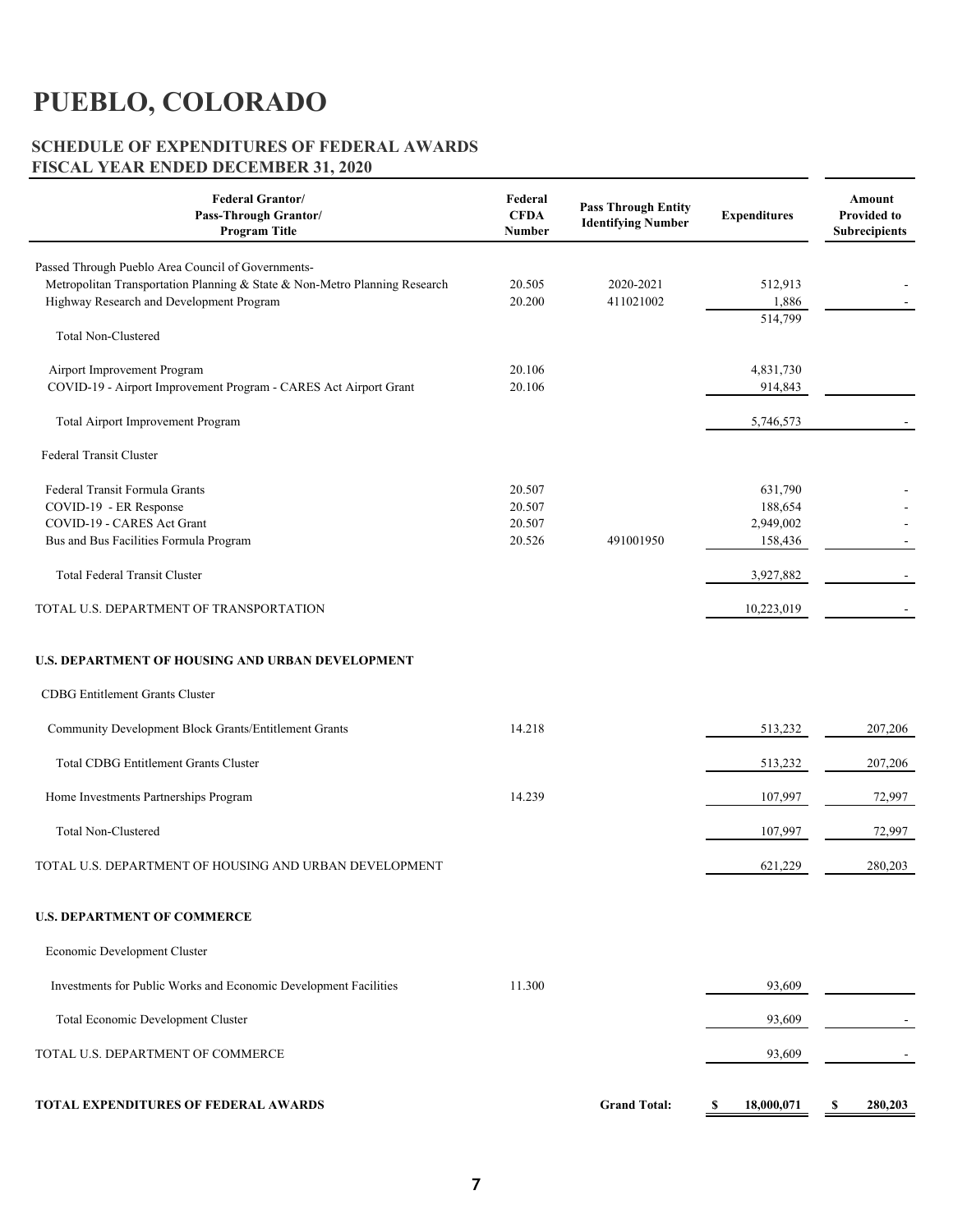#### **1. Basis of Presentation**

The accompanying schedule of expenditures of federal awards (the "Schedule") includes the federal award activity of the City of Pueblo, Colorado (the "City") under programs of the federal government for the year ended December 31, 2020. The information in this Schedule is presented in accordance with the requirements of Title 2 U.S. Code of Federal Regulations Part 200, *Uniform Administrative Requirements, Cost Principles, and Audit Requirements for Federal Awards* (Uniform Guidance). Because the Schedule presents only a selected portion of the operations of the City, it is not intended to and does not present the financial position, changes in net position, or cash flows of the City.

#### **2. Summary of Significant Accounting Policies**

Expenditures reported on the Schedule are reported on the modified accrual basis of accounting. Such expenditures are recognized following the cost principles contained in the Uniform Guidance, wherein certain types of expenditures are not allocable or are limited as to reimbursement.

#### **3. Indirect Cost Rate**

The City has elected not to use the 10-percent de minimis indirect cost rate allowed under the Uniform Guidance.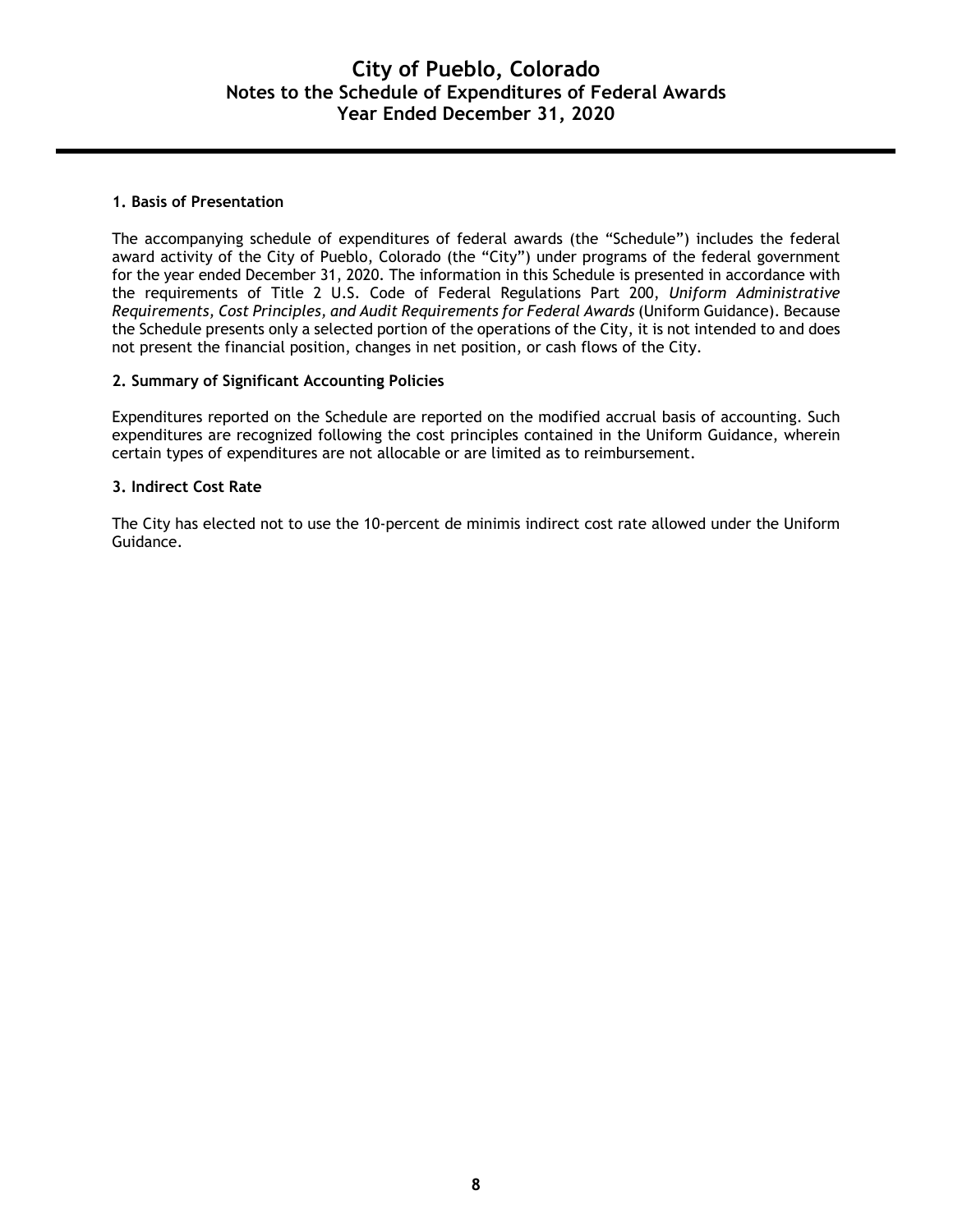| Section I - Summary of Auditor's Results                                                                                  |                                                        |                                    |     |            |               |
|---------------------------------------------------------------------------------------------------------------------------|--------------------------------------------------------|------------------------------------|-----|------------|---------------|
| <b>Financial Statements</b>                                                                                               |                                                        |                                    |     |            |               |
| Type of report the auditor issued on whether<br>the financial statements audited were prepared<br>in accordance with GAAP |                                                        |                                    |     | Unmodified |               |
| Internal control over financial reporting:                                                                                |                                                        |                                    |     |            |               |
| • Material weakness(es) identified?                                                                                       |                                                        |                                    | yes | X.         | no            |
| • Significant deficiency(ies) identified?                                                                                 |                                                        |                                    | yes | X.         | none reported |
| Noncompliance material to financial statements noted?                                                                     |                                                        |                                    | yes | X.         | no            |
| <b>Federal Awards</b>                                                                                                     |                                                        |                                    |     |            |               |
| Internal control over major programs:                                                                                     |                                                        |                                    |     |            |               |
| • Material weakness(es) identified?                                                                                       |                                                        |                                    | yes | X.         | no            |
| • Significant deficiency(ies) identified?                                                                                 |                                                        |                                    | yes | X.         | none reported |
| Type of auditor's report issued on compliance for major<br>federal programs:                                              |                                                        |                                    |     | Unmodified |               |
| Any audit findings disclosed that are required<br>to be reported in accordance with 2 CFR<br>200.516(a)                   |                                                        |                                    | yes | X.         | no            |
| Identification of major federal programs:                                                                                 |                                                        |                                    |     |            |               |
| CFDA/Contract Number                                                                                                      |                                                        | Name of Federal Program or Cluster |     |            |               |
| 21.019<br>20.106                                                                                                          | Coronavirus Relief Fund<br>Airport Improvement Program |                                    |     |            |               |
| Dollar threshold used to distinguish<br>between Type A and Type B programs:                                               |                                                        |                                    |     | \$750,000  |               |
| Auditee qualified as low-risk auditee?                                                                                    |                                                        |                                    | yes | X          | no            |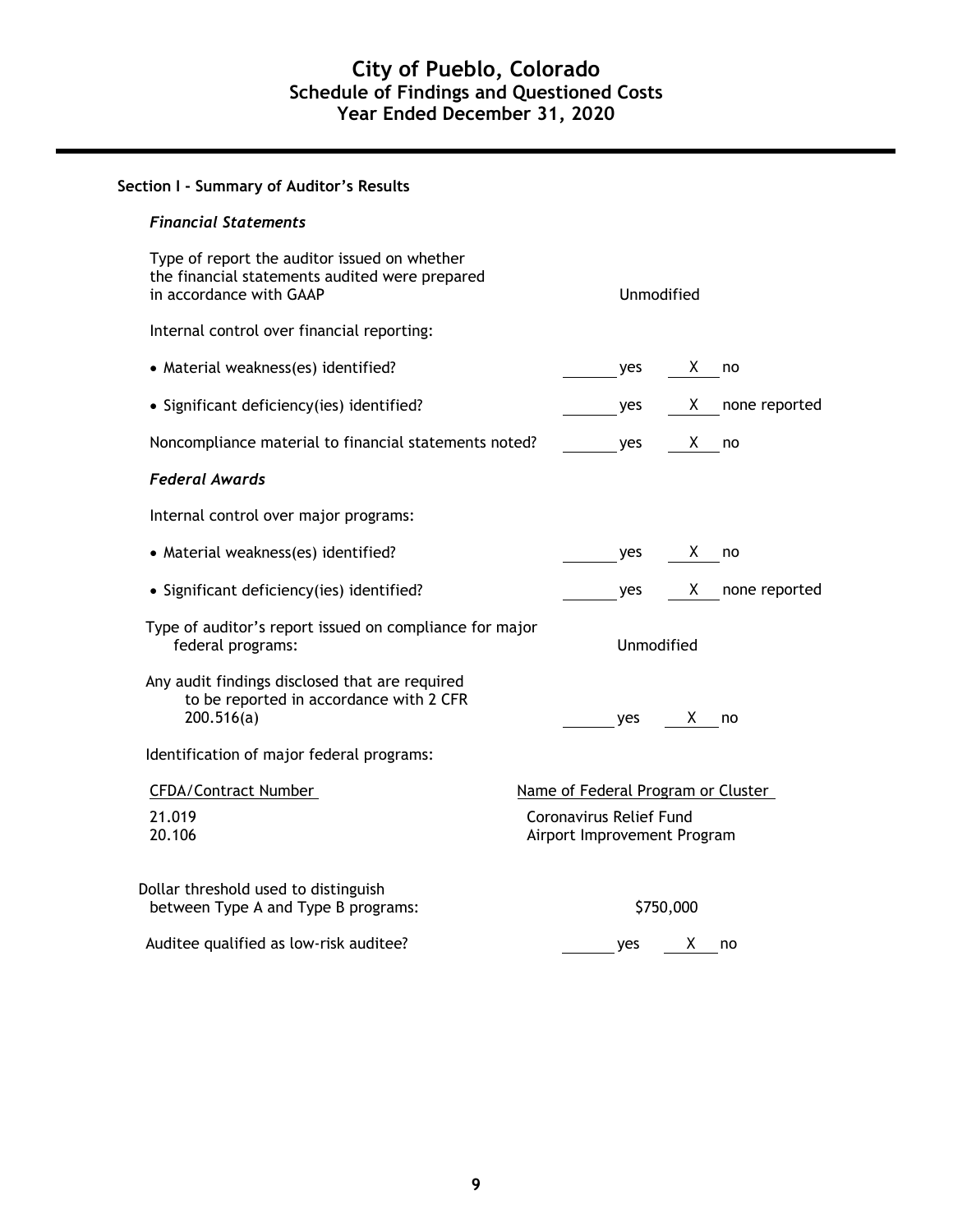## **City of Pueblo, Colorado Schedule of Findings and Questioned Costs Year Ended December 31, 2020**

**Section II – Financial Statement Findings** 

None.

**Section III – Federal Award Findings and Questioned Costs**

None.